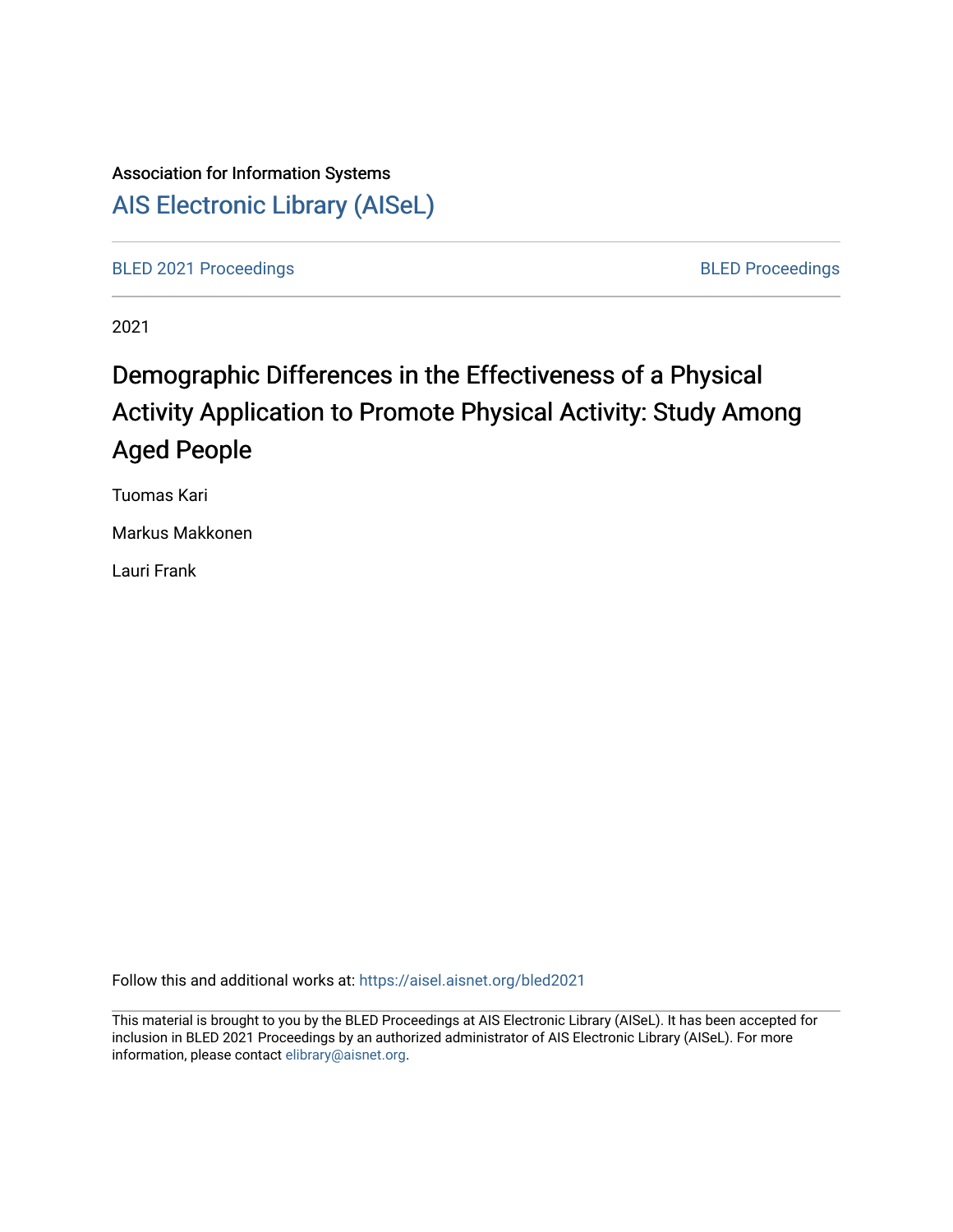# **DEMOGRAPHIC DIFFERENCES IN THE EFFECTIVENESS OF A PHYSICAL ACTIVITY APPLICATION TO PROMOTE PHYSICAL ACTIVITY: STUDY AMONG AGED PEOPLE**

## TUOMAS  $\mathrm{K}$ ari, $^1$  Markus Makkonen $^1$  & Lauri Frank $^2$

<sup>1</sup> Institute for Advanced Management Systems Research, Turku, Finland, <sup>2</sup>University of Jyvaskyla, Jyvaskyla, Finland; e-mail: tuomas.t.kari@jyu.fi, markus.v.makkonen@jyu.fi <sup>2</sup>University of Jyvaskyla, Faculty of Information Technology, Jyvaskyla, Finland; e-mail: lauri.frank@jyu.fi

**Abstract** The global population is ageing and simultaneously the life expectancy at older ages is improving. To support healthy and active aging, it is imperative to find solutions to support physical activity (PA) in older age. Digital wellness technologies are a potential solution, but in order for such technologies to be successful, research is needed to gain a better understanding on their use and effectiveness among aged people. To address this need, this study investigated the effectiveness of a physical activity application to promote PA behavior among aged people of different demographics (gender, age, education, marital status). PA levels were measured before taking the application into use and after 12 months of use. The results suggest that a physical activity application can be effective in promoting PA behavior among aged people as there was a notable and a statistically significant increase in walking and total PA levels between baseline and 12-month follow-up. Regarding the demographic differences, there were very few differences in the changes in PA levels between different demographics, suggesting the effectiveness is not subject to the demographic background of the user.

**Keywords:** digital wellness, wellness technology, mobile wellness application, mobile application, physical activity, aged people, young elderly, IPAQ-E, follow-up study, physical activity application



DOI https://doi.org/10.18690/978-961-286-485-9.19 ISBN 978-961-286-485-9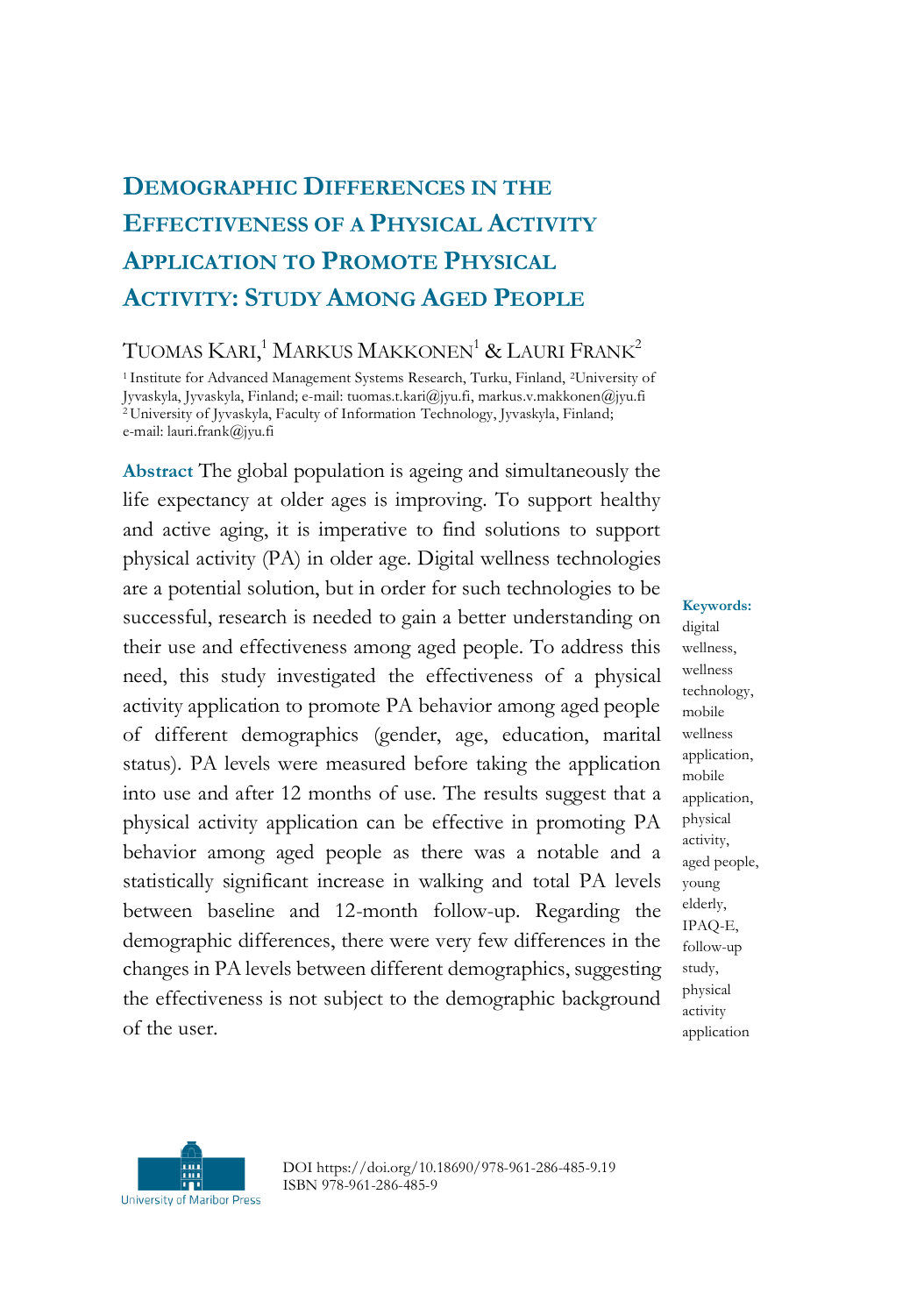#### **1 Introduction**

The global population is ageing and practically all countries are experiencing growth in the proportion of their older population. Globally, the number of people aged over 65 years is projected to double by 2050, and at the same time, the life expectancy at older ages is improving (United Nations 2019). This makes healthcare and policy makers concerned, and it is imperative to find more solutions to support PA in older age. PA has significant health benefits and contributes to the prevention of noncommunicable diseases across all age groups, but also aids in upkeeping the ability to function when a person gets older and is vital to ward off frailty and age-related illness (Hoogendijk et al. 2019). The World Health Organization (WHO) as well as several national health institutes provide research-based PA guidelines. Yet, insufficient PA is a major global problem across all age groups (WHO 2020). For example, the WHO (2020) recommends that people aged 65 years and older should do at least 150–300 minutes of moderate PA or at least 75–150 minutes of vigorous PA per week, or an equivalent combination. Balance and muscle-strength exercises should also be conducted regularly. Additional health benefits can be reached with more PA. In Finland, where our study was conducted, only around one fourth of the people aged 60 years and older meet these guidelines (THL 2019). Thus, innovative solutions to promote PA among aged people are urgently needed.

*Digital wellness technologies,* that is, "digital technologies that can be used to support different aspects of wellness" (Kari et al. 2021), represent a potential solution. There are various PA devices, applications, and services, the use of which has become increasingly common for diverse types of users with different PA levels (Kettunen et al. 2017; Moilanen et al. 2014). Their potential to promote PA behaviors among aged people has been suggested, but more research on their effectiveness is called for (e.g., Carlsson & Walden 2017; Larsen et al. 2019; Seifert et al. 2018). To address this, our study investigates the following research question: *How effectively can a physical activity application promote PA behavior among aged people of different demographics*? For PA, we follow the definitions by WHO (2020). The investigated demographics are gender, age, education, and marital status. By addressing this, we contribute to the IS stream of research on the ability of digital wellness technologies to influence behavior change and also provide insights on how they could support changes in PA behavior among aged people. The study is part of an ongoing research program in which aged people participants take into use a mobile physical activity application.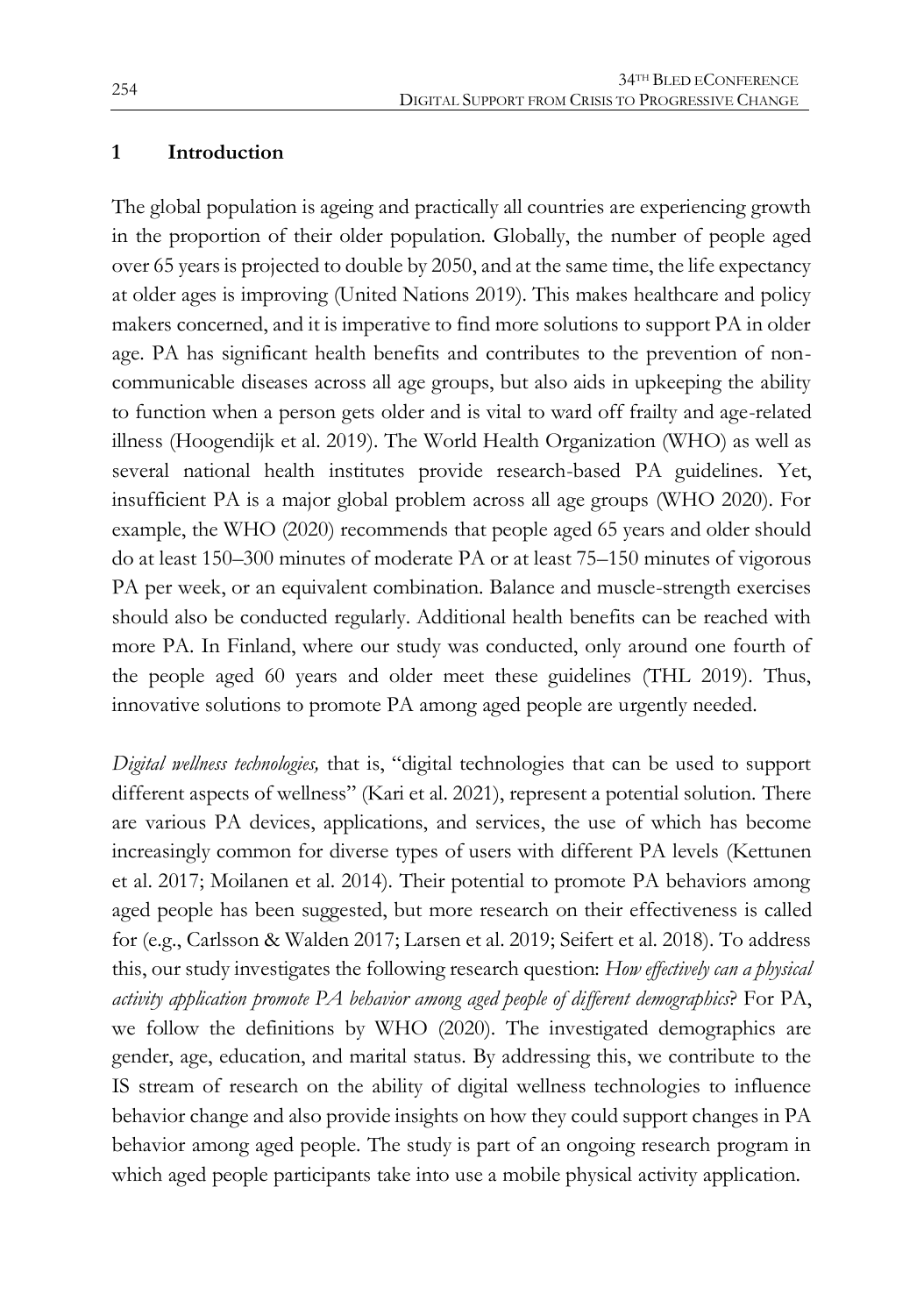#### **2 Digital Wellness Technologies Among Aged People**

A key reason for using digital wellness technologies and physical activity applications is often the expected positive effects on PA behavior and health. When using digital wellness technologies, the users are receptive to potential changes in their PA behavior. As Oinas-Kukkonen (2013, p. 1225) notes, "information technology always influences people's attitudes and behaviors in one way or another", either intendedly or unintendedly. There is a plethora of information systems that can be used to persuade (either positive or negative) behavior changes (Oinas-Kukkonen 2013). Such systems are often discussed in the literature using the terms persuasive systems (e.g., Oduor & Oinas-Kukkonen 2021) or persuasive technology (e.g., Fogg 2003). On this line, Oinas-Kukkonen (2013) presented the concept of behavior change support system (BCSS), defined as "a socio-technical information system with psychological and behavioral outcomes designed to form, alter or reinforce attitudes, behaviors or an act of complying without using coercion or deception".

Digital wellness technologies (e.g., physical activity applications) can act as BCSSs in several ways, as by using such technologies, the users are exposed to different user experiences that can act as drivers for future PA behaviors (e.g., Kari et al. 2016a; Karppinen et al. 2016). Hence, using such technologies can potentially change and support PA behaviors in various ways. For example, digital wellness technologies can be used to increase PA levels (e.g., Larsen et al. 2019; Romeo et al. 2019), and to reduce sedentary behaviors (e.g., Stephenson et al. 2017). They can support goalsetting (e.g., Gordon et al. 2019; Kirwan et al. 2013), and some advanced products also include digital coaching features (e.g., Kari & Rinne 2018; Kettunen et al. 2020; Schmidt et al. 2015). Features for social support are another benefit (e.g., Sullivan & Lachman 2017). They can also make PA more compelling via gamification (Kari et al. 2016b; Koivisto & Hamari 2019) or exergaming (e.g., Kari 2014; Kari et al. 2019; Loos & Zonneweld 2016). Moreover, digital wellness technologies can provide different feedback, which can increase the user's awareness of PA and motivate to improve related behavior (e.g., Wang et al. 2016). However, the "learning-effect" resulting from the increased awareness may also lead to use discontinuance (Kari et al. 2017, p. 285). One should also note that sometimes users face negative and harmful experiences with these technologies (Rockmann 2019). The perceived compatibility is also important (Makkonen et al. 2012).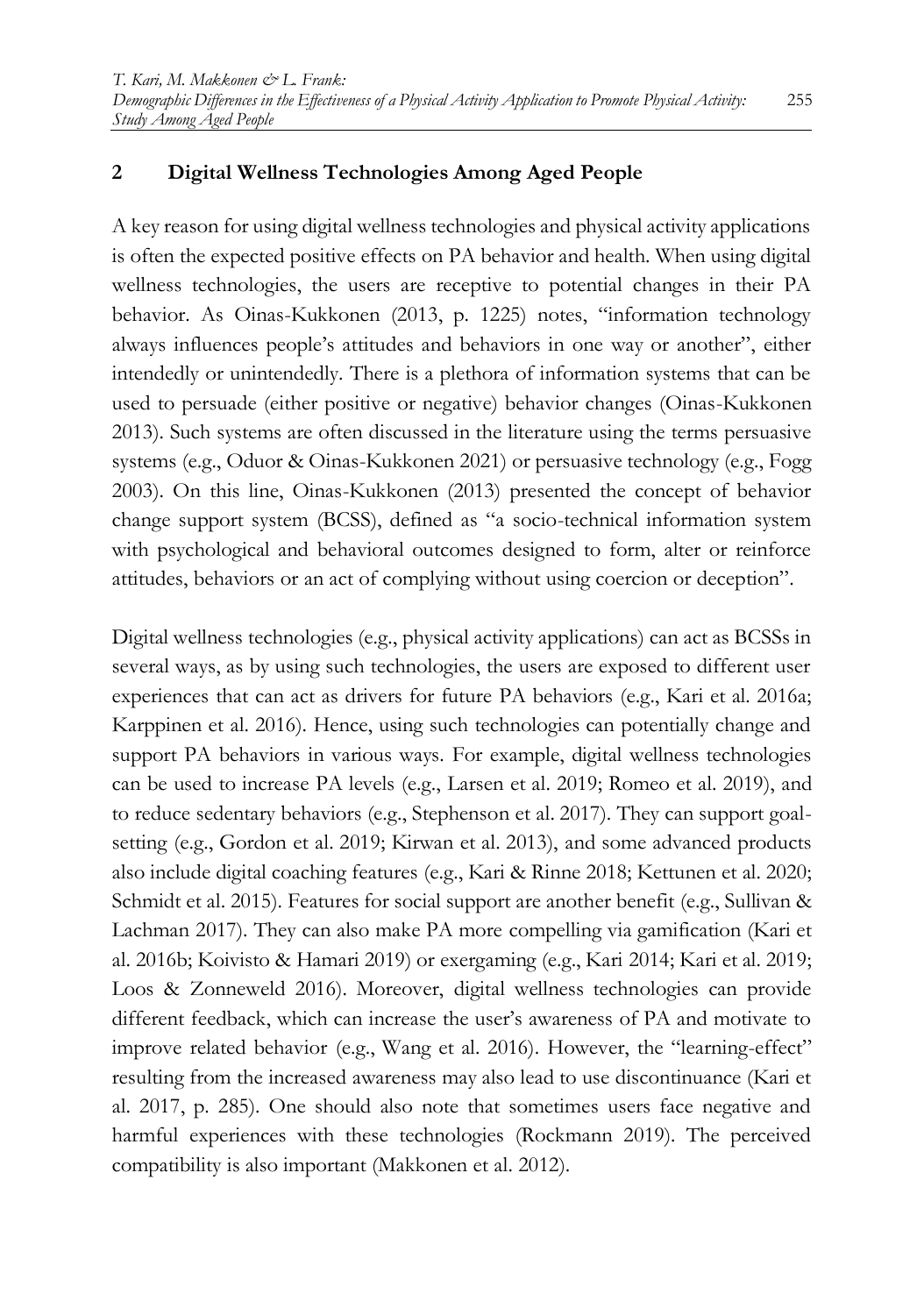Digital wellness technologies have been found promising in terms of promoting wellness and PA behavior among aged people, however, questions have been posed regarding their effectiveness. In studies focusing on aged people, Changizi and Kaveh (2017) found that mobile health solutions can improve PA, self-management, and self-efficacy among other things. Muellmann et al. (2018) found interventions utilizing eHealth solutions to be effective in promoting PA at least on short-term. Similarly, Yerrakalva et al. (2019) found that mobile health application-based interventions are potential in promoting PA and reducing sedentary time on short term. Larsen et al. (2019) found low-quality evidence for a moderate effect of physical activity monitor-based interventions on PA. Stockwell et al. (2019) found that digital behavior change interventions may increase PA and ability to function. A common conclusion in these studies is that more high-quality studies are required.

## **3 Methodology**

To investigate how effectively can a physical activity application promote PA behavior among aged people of different demographics (gender, age, education, marital status), we examined the changes in PA levels between baseline (before taking the application into use) and follow-up (after 12 months of use). Thus, the participants of this study consist of those partaking in the research program and using the application for a whole 12 months or longer.

## **3.1 The Physical Activity Application Used in the Study**

The application was developed for the target group in the ongoing research program. The application operates on the Wellmo application platform (Wellmo 2019), where its features constitute their own entity. Wellmo supports iOS and Android operating systems. The central features are related to tracking PA, including for example, logging conducted PA and following it through weekly, monthly, and yearly reports. User can also import data from external PA services supported by Wellmo platform.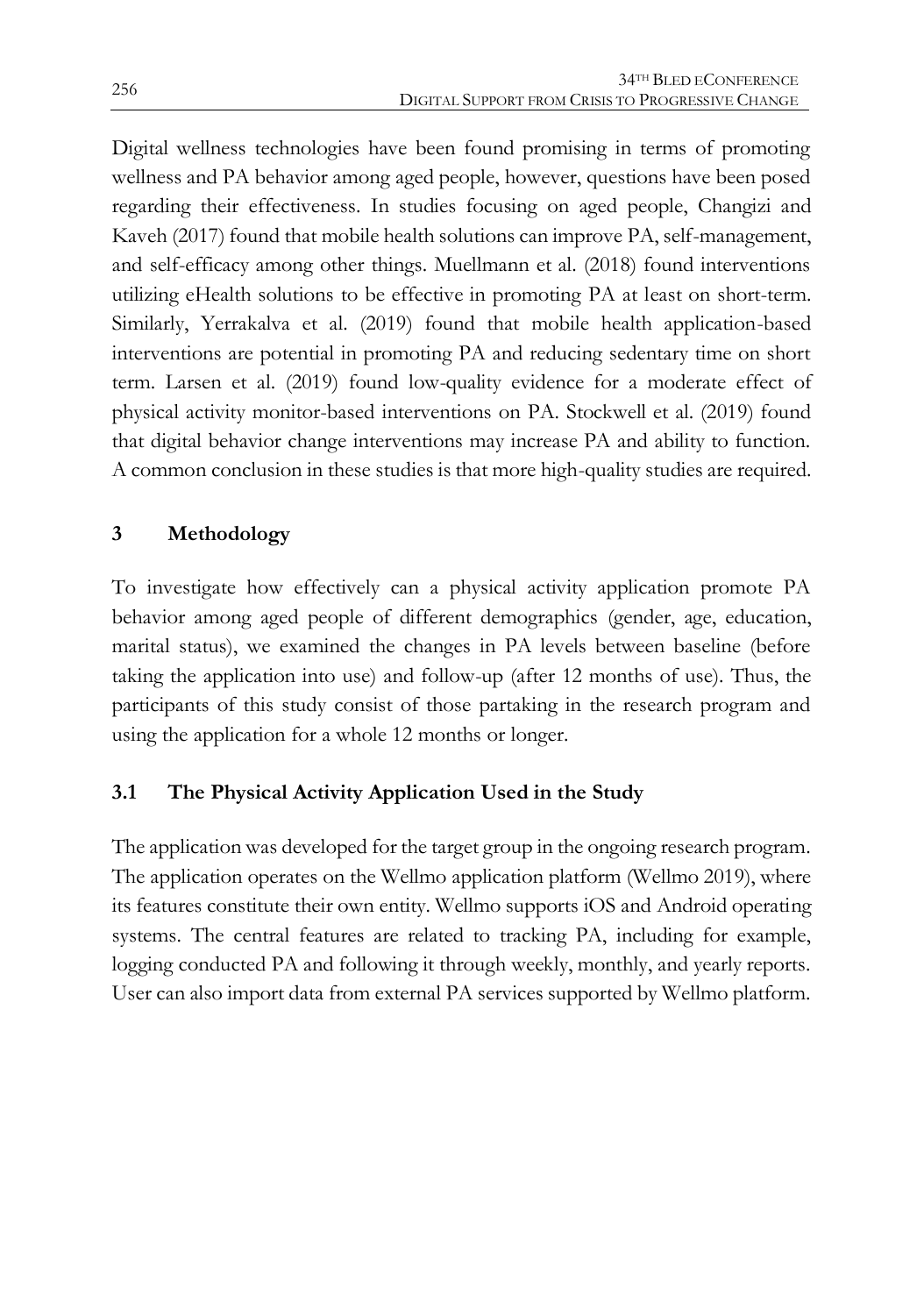#### **3.2 Research Setting, Data Collection, and Analysis**

The first field groups in the research program started in June 2019, after which new groups have started continuously. The study was conducted in Finland, and the field groups (i.e., participants) were recruited via the Finnish pensioners' associations. No limits beyond age were set for partaking, meaning that the baseline PA level could be anything from very low to very high. Each field group was assigned a field researcher who guided the participants in taking the application into use and using it. The participants used the application in daily life and conducted PA according to their own preferences, meaning they were not provided with any specific PA programs to follow or goals to reach out for, but instead could freely conduct PA how and when they preferred. The application and its use were free of charge for the participants, but they were required to have their own smartphone.

The data on PA levels were collected with surveys and measured as a self-report by using the IPAQ-E (Hurtig-Wennlöf et al. 2010). The IPAQ-E is a modified version of the short-format IPAQ (Craig et al. 2003; Ekelund et al. 2006), and it has been culturally adapted and validated for the elderly (Hurtig-Wennlöf et al. 2010). The IPAQ and IPAQ-E are designed to provide a set of well-developed instruments that can be used to obtain comparable estimates of PA (IPAQ group 2005a). The IPAQ is the most widely used and validated PA questionnaire (Lee et al. 2011; van Poppel et al. 2010). The IPAQ-E focuses on collecting self-reported PA data on sitting time, walking, moderate PA, and vigorous PA from the period of last seven days. For this study, the IPAQ-E questionnaire was translated from Swedish to Finnish following the wording of the Finnish short-format IPAQ. As there were Finnish and Swedish (both are official languages in Finland) speaking participants, both language versions were used. The baseline data was collected with printed questionnaires in organized meetings. The participants were given oral and written instructions on answering. The follow-up data was collected with an online questionnaire, each participant receiving a survey invitation link via email. The local ethical committee was contacted before the start of the research program deeming that no separate approval was needed for this study. All participants gave a written informed consent.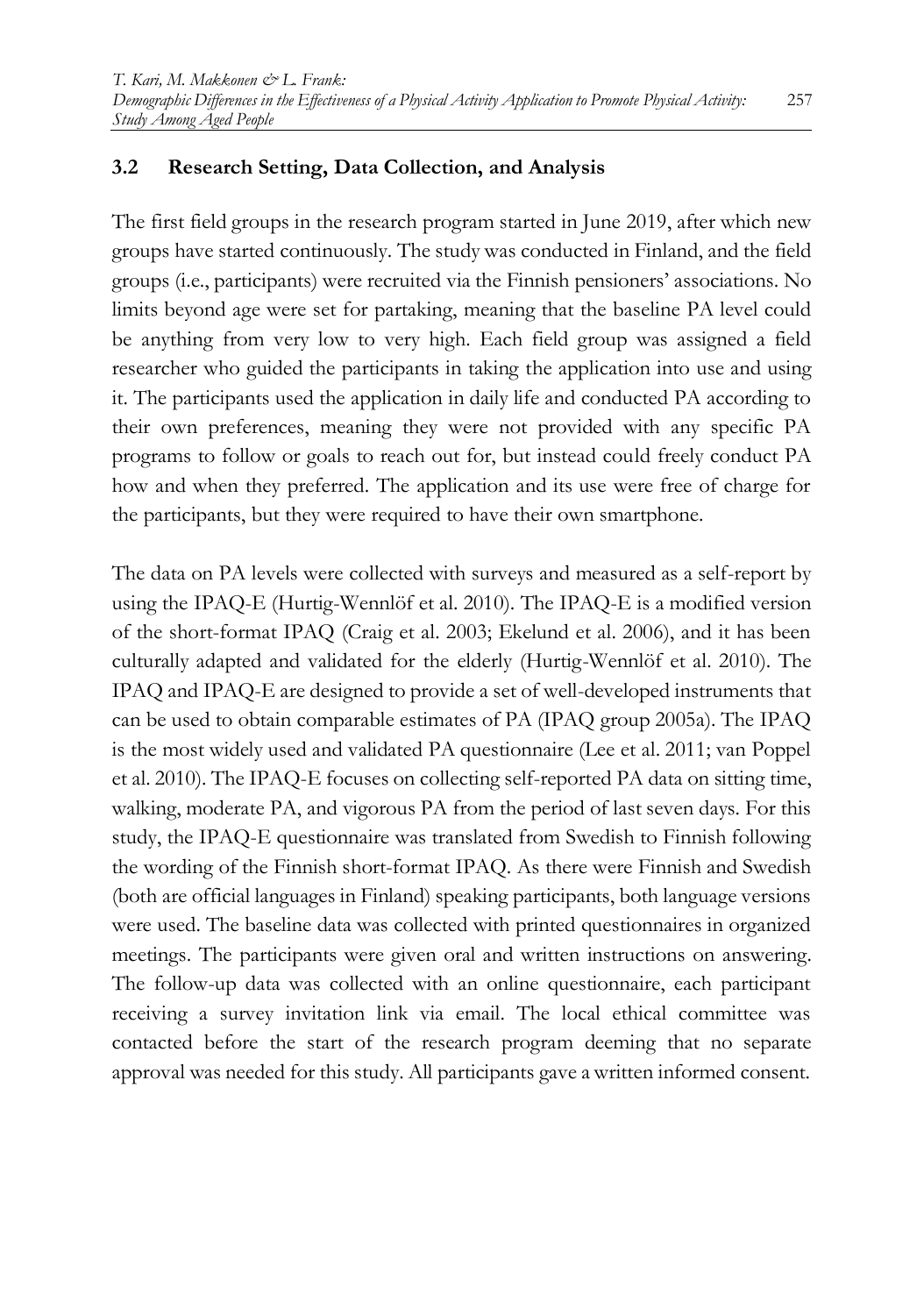Before the analysis, the *Guidelines for the data processing and analysis of the International Physical Activity Questionnaire* (IPAQ group, 2005b) and the guidelines presented by Hurtig-Wennlöf et al. (2010) were followed. First, before the analysis, the standard methods for the cleaning and treatment of IPAQ datasets were conducted (IPAQ group 2005b, p. 10-11). Second, the results are presented in *median minutes per week* rather than means, together with the interquartile ranges (25th–75th percentile) (IPAQ group 2005b); and as advised by Hurtig-Wennlöf et al. (2010, p. 1853), the results are presented in *time in minutes spent in different intensities* instead of converting into metabolic equivalent of task values (MET) and MET-minutes, except for the *total PA* which is presented in MET-min per week. Total PA was calculated using the formula:  $3.3*$ walking min +  $4.0*$ moderate min +  $8.0*$ vigorous min (IPAQ group 2005b). However, as Hurtig-Wennlöf et al. (2010) note, the used weighting factors correspond to activity-specific MET values in adults and might not be appropriate for older people (e.g., moderate intensity level in the elderly is likely lower than the same intensity level in younger adults). Yet, they assumedly "can still reflect the proportions of PA intensities and are therefore useful for ranking participants with regard to PA" (Hurtig-Wennlöf et al. 2010, p. 1853).

The analysis was conducted with the IBM SPSS Statistics 26 software. The changes in sitting and different types of PA behavior (walking, moderate, vigorous) as well as total PA were analyzed by comparing the PA levels between the baseline and the follow-up. The statistical significance of the overall changes in PA levels were analyzed with the Wilcoxon signed-rank test (Wilcoxon, 1945) as the focus was on medians. For our particular interest in the differences in changes between different demographics, we conducted two different analyses: 1) we compared the differences in changes between the sub-groups of each demographic variable separately by using the Mood's median tests with statistical significance level set to 0.05, and 2) we analyzed the changes in PA levels by using quantile (median) regression with the aforementioned demographic variables as explanatory variables and the baseline PA levels as a control variable. Missing values were handled by excluding the responses of a certain participant to a certain item if s/he had not responded it in both data collection rounds (a participant could have missed the follow-up for some reason or dropped out from the program entirely). Thus, the exact number of respondents slightly varies between the items. For the analysis, we formed broader sub-groups. For example, the different sub-groups of marital status were combined into broader "In a relationship" and "Not in a relationship" sub-groups.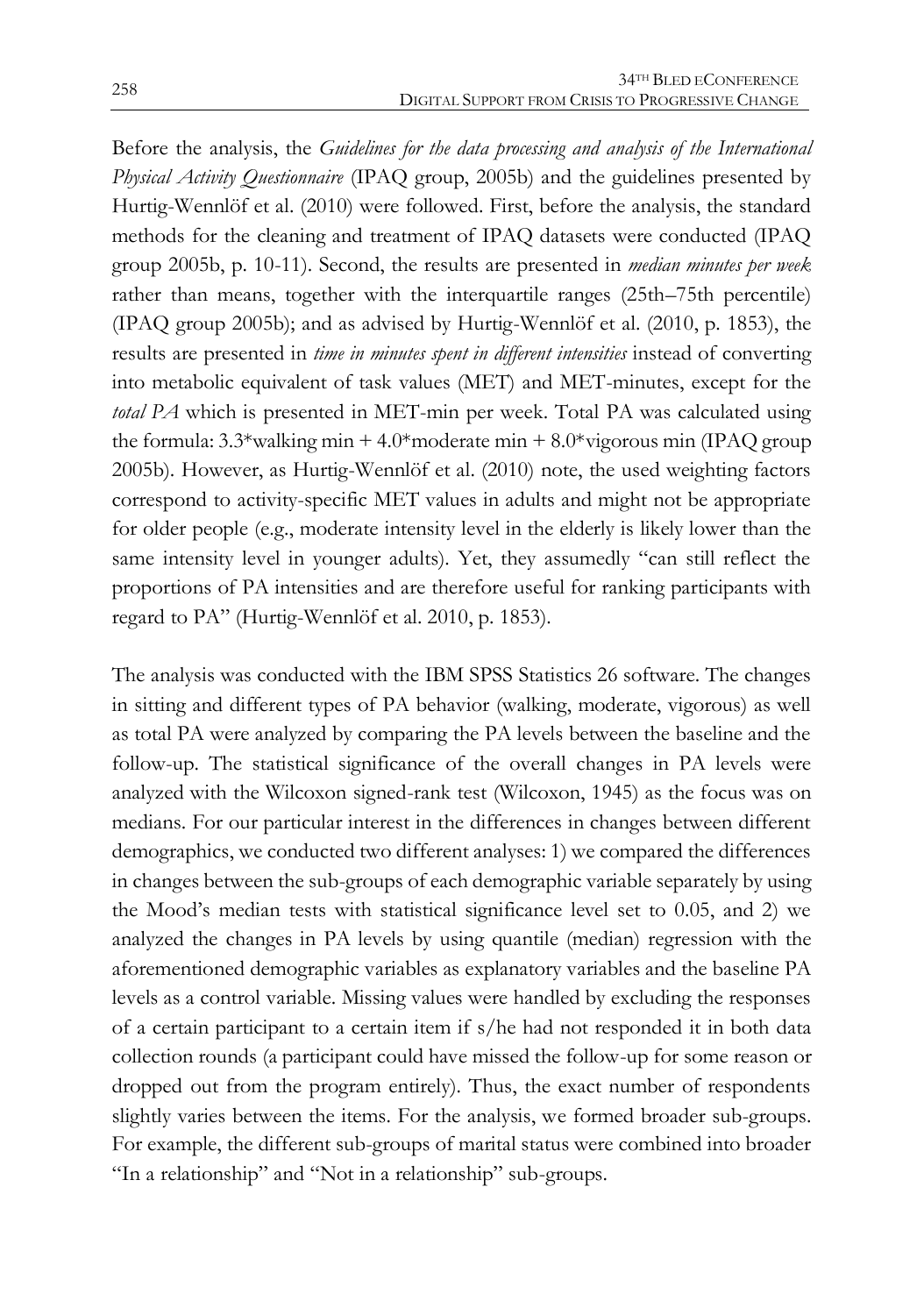#### **Results**

442 research program participants had been partaking for 12 months or more<sup>1</sup>. Of them, 294 responded to the IPAQ-E at both baseline and 12-month follow-up and formed the sample of this study (descriptive statistics reported in Table 1).

|                                               | n                | $\frac{0}{0}$ |
|-----------------------------------------------|------------------|---------------|
| Gender                                        |                  |               |
| Male                                          | 109              | 37.1          |
| Female                                        | 185              | 62.9          |
| Other                                         | $\Omega$         | 0.0           |
| Age (mean 69.7 years - standard deviation 4.2 |                  |               |
| years)                                        |                  |               |
| -64 years                                     | 26               | 8.8           |
| $65 - 69$ years                               | $\overline{110}$ | 37.4          |
| 70-74 years                                   | 127              | 43.2          |
| 75 years or over                              | 31               | 10.5          |
| <b>Marital Status</b>                         |                  |               |
| Married                                       | 202              | 69.2          |
| Common-law marriage                           | 25               | 8.6           |
| Single                                        | 9                | 3.1           |
| Divorced                                      | 36               | 12.3          |
| Widow(er)                                     | 20               | 6.8           |
| N/A                                           | $\overline{2}$   |               |
| Highest level of education                    |                  |               |
| Primary education                             | 16               | 5.6           |
| Vocational education                          | 200              | 69.9          |
| University of applied sciences                | 20               | 7.0           |
| University                                    | 50               | 17.5          |
| N/A                                           | 8                |               |
| Language                                      |                  |               |
| Finnish                                       | 227              | 77.2          |
| Swedish                                       | 67               | 22.8          |

| Table 1: Descriptive statistics of the sample of this study (N=294) |  |  |  |  |
|---------------------------------------------------------------------|--|--|--|--|
|                                                                     |  |  |  |  |

<sup>1</sup> <sup>1</sup> At the time of conducting the study.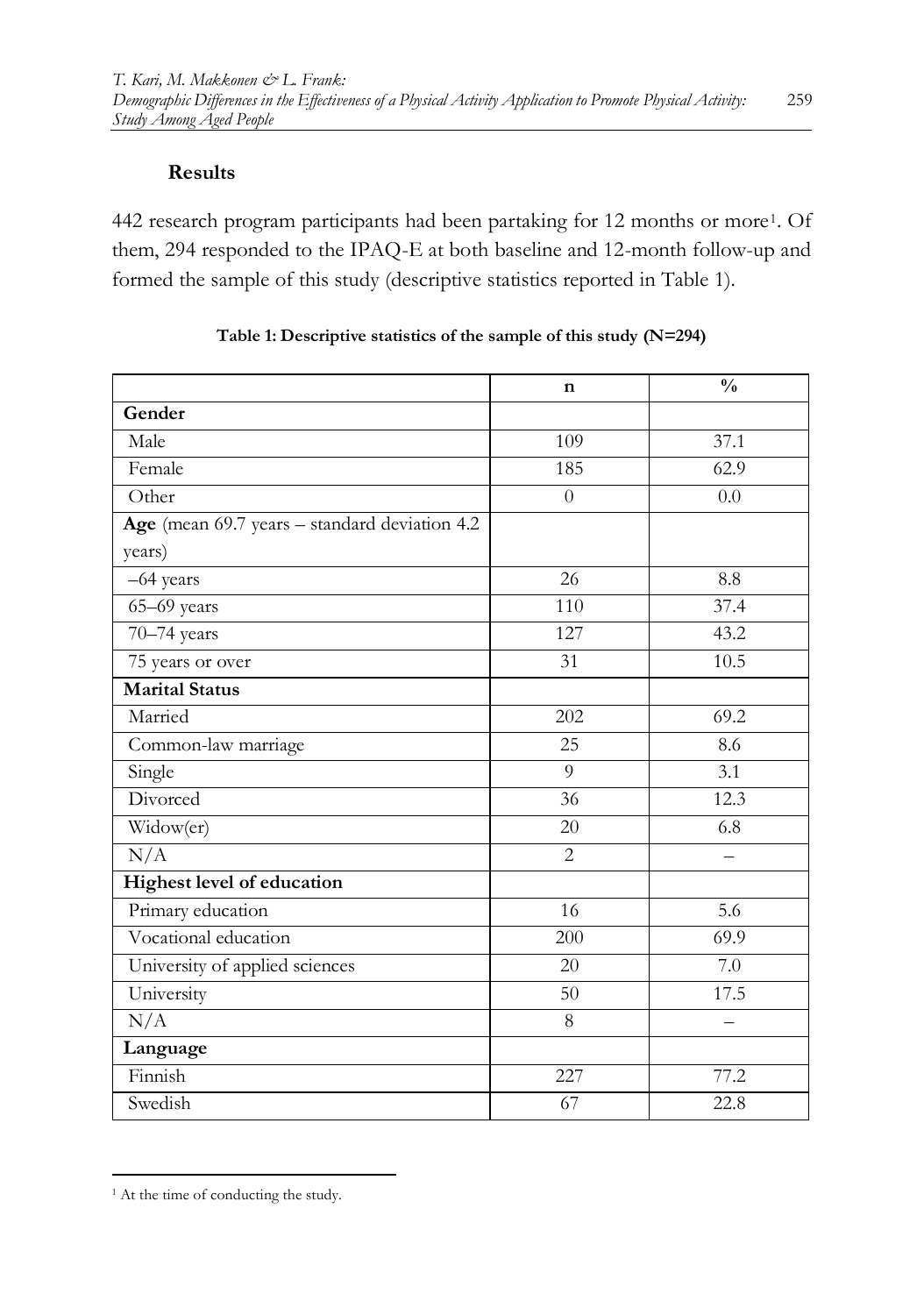#### **3.3 Overall Changes in the PA Levels**

The statistical significance of the overall changes (all participants as one group) in the PA levels were analyzed with the Wilcoxon signed-rank test (Wilcoxon, 1945), the results of which are presented in Table 2. Regarding the overall changes in the *median minutes per week spent in different intensities*, there was a notable and statistically significant increase in walking. The median minutes per week for sitting and vigorous PA remained unchanged, whereas moderate PA had a very small but statistically not significant decrease. As for total PA MET-min, there was a notable and statistically significant increase.

| Overall         |     | Baseline (min/week) |               |        | Follow-up (min/week) | Change   | p       |
|-----------------|-----|---------------------|---------------|--------|----------------------|----------|---------|
|                 | n   | Median              | $25th - 75th$ | Median | $25th-75th$          | Median   |         |
| Sitting         | 283 | 2100                | 1680-2940     | 2100   | 1680-2730            | $\Omega$ | 0.661   |
| Walking         | 276 | 540                 | $273 - 840$   | 840    | $405 - 1260$         | 75       | < 0.001 |
| Moderate        | 284 | 240                 | $120 - 450$   | 233    | $90 - 420$           | $\Omega$ | 0.529   |
| <b>Vigorous</b> | 286 | 60                  | $0 - 240$     | 60     | $0 - 240$            | 0        | 0.603   |
| <b>Total PA</b> | 264 | 4098                | 2251-6435     | 4518   | 2326-6753            | 213      | 0.037   |

**Table 2: Overall changes in the PA levels (N=294)**

#### **3.4 Differences in the Changes in PA Levels**

When comparing the differences in changes in PA levels between the sub-groups of each demographic variable separately by using the Mood's median tests (Table 3), there was a statistically significant difference between marital statuses in sitting and walking (those *not in a relationship* increased walking time more than those *in a relationship*, but *they* also increased sitting time, whereas those *in a relationship* did not) and between age groups in walking (those aged *70 years or older* increased walking time, whereas those aged *under 70 years* did not). When explaining the changes in PA levels by using quantile (median) regression with the aforementioned demographic variables as explanatory variables and the baseline PA levels as a control variable (Table 4), there was a statistically significant difference between genders in walking (*females* having a more positive (or less negative) change than *males*) and between marital statuses in sitting (those *not in a relationship* having a more positive (or less negative) change than those *in a relationship*, which in the case of sitting is of course an undesirable change). These results also show that, in general, the higher the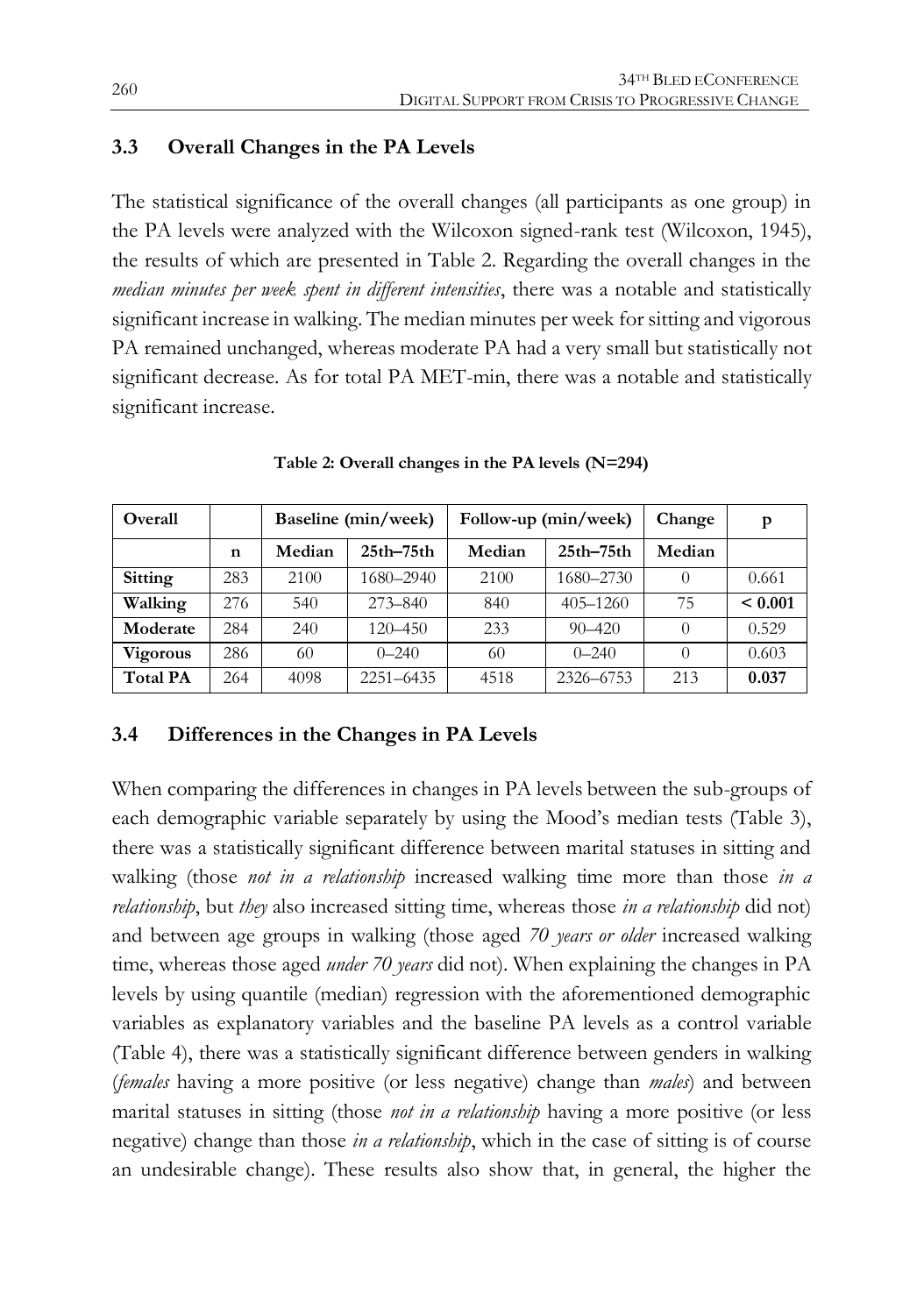baseline level the less positive (or more negative) change there has been in sitting, walking, moderate PA, vigorous PA, and total PA.

|                      |     | Change (min/week)  |                |             | Change (min/week)     |                |       |
|----------------------|-----|--------------------|----------------|-------------|-----------------------|----------------|-------|
|                      | n   | Median             | $25th - 75th$  | $\mathbf n$ | Median                | $25th - 75th$  | p     |
| Gender               |     | Male               |                |             | Female                |                |       |
| Sitting              | 107 | $-105$             | $-840 - 420$   | 176         | $\Omega$              | $-420 - 420$   | 0.305 |
| Walking              | 105 | 20                 | $-180 - 313$   | 171         | 150                   | $0 - 600$      | 0.173 |
| Moderate             | 104 | $\Omega$           | $-180 - 180$   | 180         | $\Omega$              | $-180 - 131$   | 0.520 |
| Vigorous             | 109 | $\theta$           | $-140 - 65$    | 177         | $\theta$              | $-60-90$       | 0.987 |
| <b>Total PA</b>      | 100 | $-86$              | $-1544 - 2018$ | 164         | 501                   | $-1308 - 2667$ | 0.205 |
| Marital<br>status    |     | In a relationship  |                |             | Not in a relationship |                |       |
| Sitting              | 218 | $\theta$           | $-630 - 420$   | 63          | 420                   | $-420 - 840$   | 0.001 |
| Walking              | 212 | 25                 | $-140 - 420$   | 62          | 240                   | $0 - 630$      | 0.021 |
| Moderate             | 219 | $\theta$           | $-180 - 180$   | 63          | 20                    | $-140 - 180$   | 0.111 |
| Vigorous             | 221 | $\theta$           | $-120 - 83$    | 63          | $\Omega$              | $-60 - 100$    | 0.785 |
| <b>Total PA</b>      | 203 | 107                | $-1581 - 2376$ | 59          | 948                   | $-740 - 2838$  | 0.183 |
| Highest<br>education |     | Vocational/Primary |                |             | Academic              |                |       |
| Sitting              | 210 | $\Omega$           | $-534 - 420$   | 65          | $\Omega$              | $-420-420$     | 0.879 |
| Walking              | 200 | 65                 | $-55 - 420$    | 68          | 93                    | $-136 - 360$   | 0.779 |
| Moderate             | 206 | $\theta$           | $-180 - 158$   | 70          | $\Omega$              | $-120 - 158$   | 0.903 |
| Vigorous             | 209 | $\theta$           | $-145 - 90$    | 70          | $\overline{0}$        | $-53 - 101$    | 0.910 |
| <b>Total PA</b>      | 189 | 129                | $-1682 - 2419$ | 68          | 806                   | $-977 - 2541$  | 0.083 |
| Age                  |     | $-69$              |                |             | $70 -$                |                |       |
| Sitting              | 130 | $\theta$           | $-630 - 420$   | 153         | $\Omega$              | $-420 - 525$   | 0.565 |
| Walking              | 131 | $\Omega$           | $-125 - 420$   | 145         | 150                   | $0 - 520$      | 0.011 |
| Moderate             | 134 | $\theta$           | $-180 - 180$   | 150         | $\theta$              | $-180 - 150$   | 0.403 |
| <b>Vigorous</b>      | 131 | $\theta$           | $-60-90$       | 155         | $\Omega$              | $-135 - 90$    | 0.763 |
| <b>Total PA</b>      | 125 | 44                 | $-1467 - 2527$ | 139         | 530                   | $-1480 - 2462$ | 0.109 |

**Table 3: Changes in median PA levels between the sub-groups (N=294)**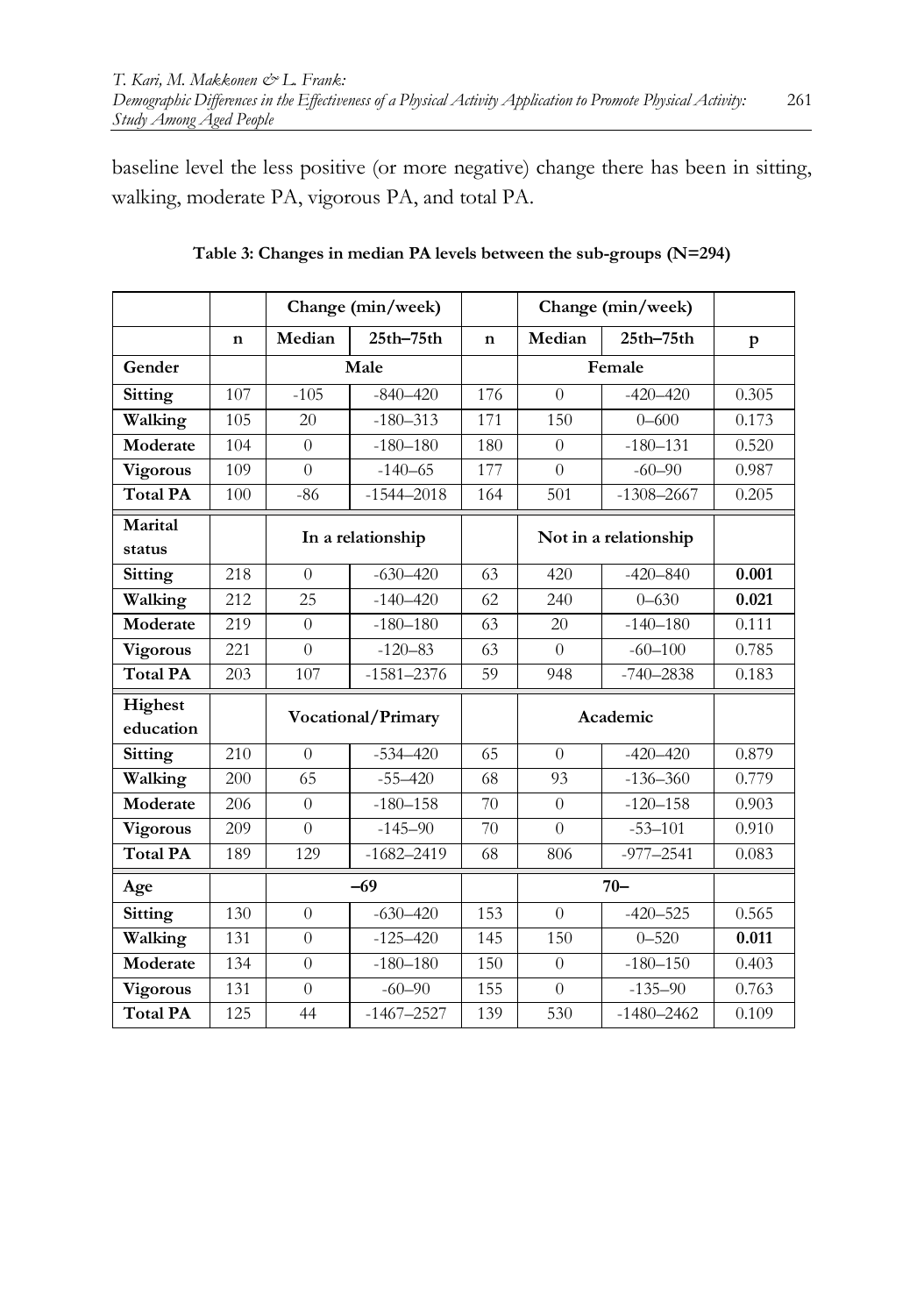|                                                                                                 | Sitting     | Walking     | Moderate    | <b>Vigorous</b> | <b>Total PA</b> |  |  |  |
|-------------------------------------------------------------------------------------------------|-------------|-------------|-------------|-----------------|-----------------|--|--|--|
| <b>Gender: Female</b>                                                                           | 38.182      | $191.45**$  | $-47.14$    | $-19.34$        | 523.44          |  |  |  |
| Ref: Male                                                                                       |             |             |             |                 |                 |  |  |  |
| Age: $-69$                                                                                      | $-190.91$   | $-80.13$    | $-12.86$    | 5.13            | $-529.79$       |  |  |  |
| Ref: 70-                                                                                        |             |             |             |                 |                 |  |  |  |
| Marital status: Not in a                                                                        | 343.64*     | 55.66       | 4.29        | $-2.76$         | 43.521          |  |  |  |
| Ref: In a relationship                                                                          |             |             |             |                 |                 |  |  |  |
| Highest education: V/P                                                                          | $\Omega$    | $-37.11$    | $-8.57$     | $-1.97$         | $-191.20$       |  |  |  |
| Ref: Academic                                                                                   |             |             |             |                 |                 |  |  |  |
| Intercept                                                                                       | 1145.46*    | $259.74**$  | 158.57**    | 31.97           | 1996.48**       |  |  |  |
| <b>Baseline PA level</b>                                                                        | $-0.545***$ | $-0.309***$ | $-0.643***$ | $-0.566***$     | $-0.389***$     |  |  |  |
| Pseudo $\mathbb{R}^2$                                                                           | 0.178       | 0.098       | 0.148       | 0.148           | 0.102           |  |  |  |
| The cells present the sizes and the statistical significances of the effects of the demographic |             |             |             |                 |                 |  |  |  |
| variables on changes in PA levels after controlling the baseline PA levels; *p<0.05, **p<0.01,  |             |             |             |                 |                 |  |  |  |
| ***p<0.001; Ref = Reference group; Highest education: $V/P = V$ ocational/Primary.              |             |             |             |                 |                 |  |  |  |

**Table 4: Results from the quantile regression (N=294)**

#### **4 Discussion and Conclusions**

The main purpose of this study was to investigate the following research question: How effectively can a physical activity application promote PA behavior among aged people of different demographics? The study participants took into use a physical activity application to track their everyday PA. The self-reported PA was measured by using the IPAQ-E at two time points: before taking the application into use and after 12 months of use. The changes in four types of PA behavior (sitting, walking, moderate, vigorous) and total PA as well as demographic differences were analyzed.

As a response to the research question, in general, the results suggest that a physical activity application could be effective in promoting PA behavior among aged people as there was a notable and statistically significant increase in walking and total PA between baseline and 12-month follow-up. There was no statistically significant change in sitting, moderate PA, nor vigorous PA. These results are mostly in line with a recent systematic review on the ability of physical activity monitors to promote PA behaviors among older adults (Larsen et al. 2019). Moreover, for the vast majority of the participants in the present study the baseline measurement took place before the COVID-19 related restrictions, whereas for all the participants the follow-up measurement took place during the restrictions, which in Finland led to temporal closure or restricted access to different exercise facilities and also paused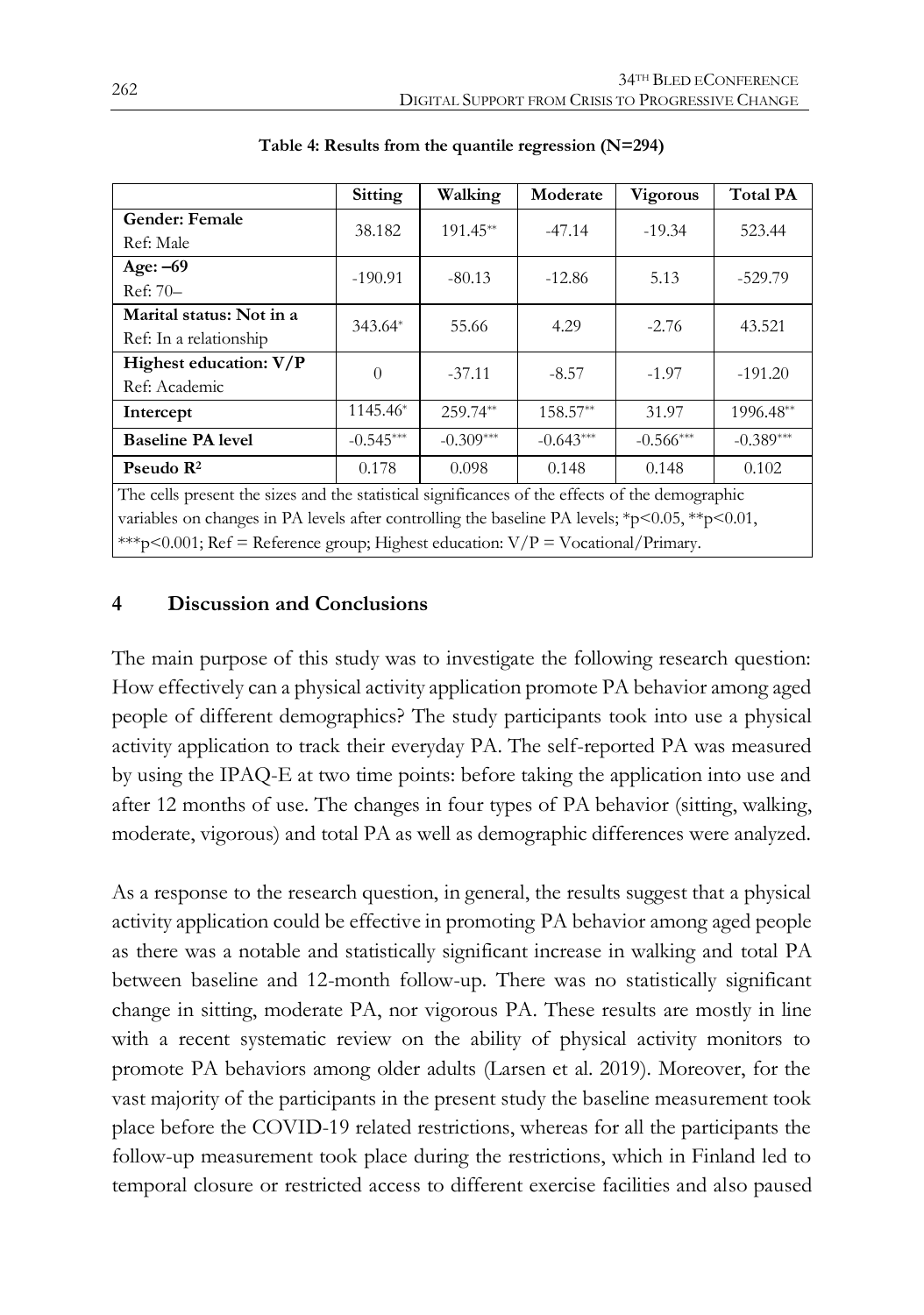many of the group activities. Considering this, another positive observation is that the participating aged people were able to upkeep or even increase their PA levels during these restrictions. The results also indicate that physical activity applications can be effective among aged people under free-living PA without accompanied active PA counseling or specific PA programs to follow. This is an important finding, as for most of the potential users, taking an application or another digital wellness technology into personal use just by themselves is a much more accessible option than signing up for a PA intervention or program with PA counselors.

Regarding the demographic differences, the analyses show little differences in the changes in PA behavior between the sub-groups. Although the results give a cautious indication that the effectiveness might be better among those not in a relationship, people aged 70 years or older, and females, in general, the effectiveness of a physical activity application to promote PA behavior change among aged people does not seem to considerably depend on the demographic background (gender, age, education, marital status) of the user. For the designers and developers this indicates that modifying the physical activity applications for different demographics of aged people may not be worthwhile, but we speculate that application modifications could be more in place for users of different PA backgrounds, as this likely has more effect on the user's needs towards PA solutions. Further research on this is warranted.

In terms of BCSSs and behavior change, the results indicate that physical activity applications can be utilized as BCSSs to support or persuade PA behavior change across different demographics; also for longer-term, as implied by the change in the PA levels after 12 months of use. Hence, from a more practical standpoint, such technologies could be used in different PA promotion programs and interventions or be taken into use by (aged) people looking for solutions to support their PA or PA behavior change. They could also be utilized to support PA during exceptional times, such as those when there are restrictions or home confinements in force.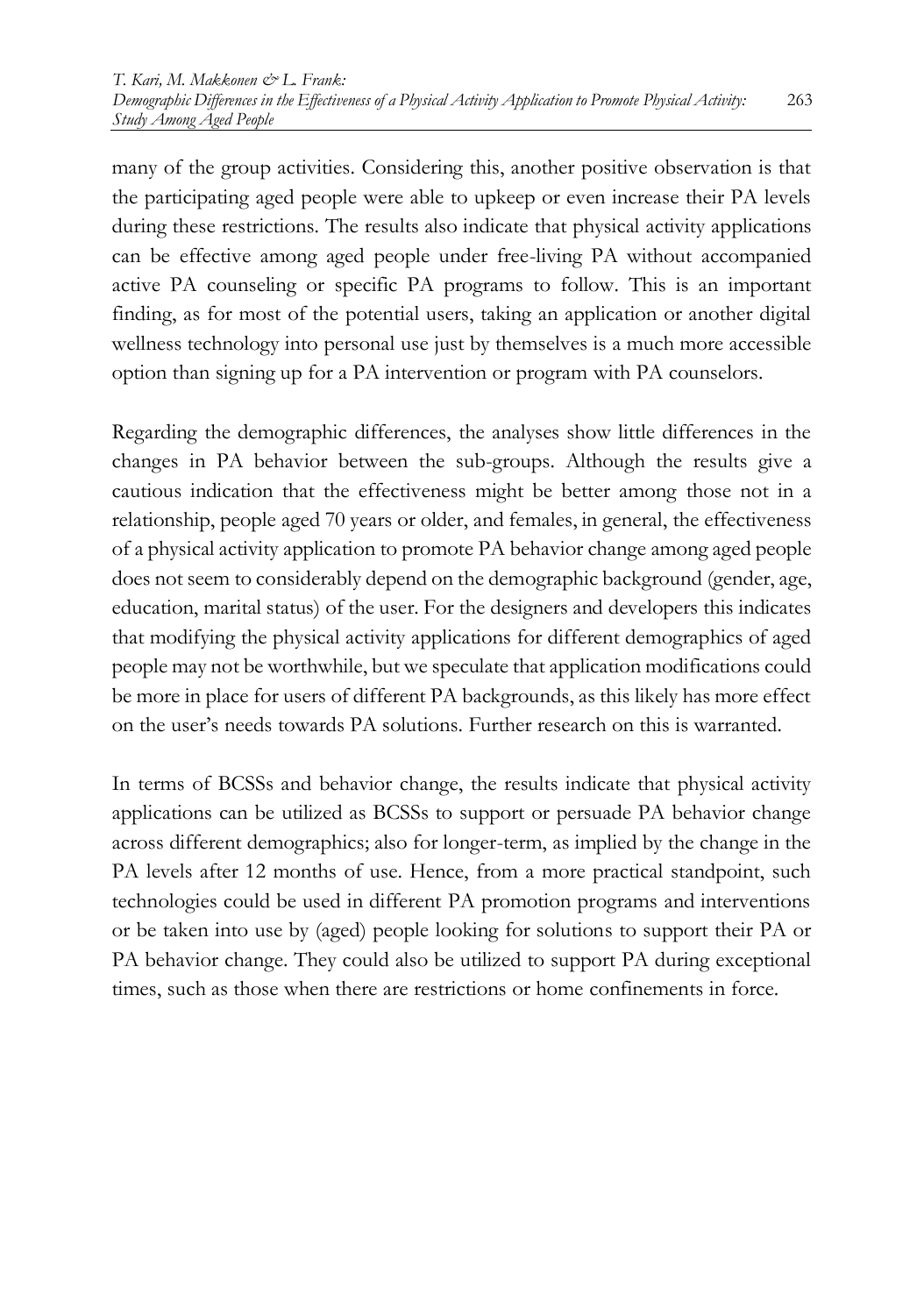#### **5 Limitations & Future Research**

This study has some limitations that should be acknowledged. First, those participants not tracking their PA before taking the application into use could have had a less accurate view on their baseline PA, whereas by using the application this view might have gotten more accurate. Hence, the latter measurement of PA could have been more accurate. Second, on average, the participants seemed to represent a rather physically active share of the aged population, which limits the generalization. For future research, it would be valuable to acquire more participants with lower PA levels to minimize non-participation bias. Third, due to the lack of control group, it is not certain whether the changes in PA resulted mainly from using the application or because of taking part in the study. We also cannot rule out the possible influence of some other uncontrolled factors, such as the COVID-19 pandemic and the resulting restrictions, which have potentially influenced some participants' PA levels around the follow-up. Hence, further related research is warranted. Future research with different digital wellness technologies and focus on other changes besides behavior would be valuable. As long-term research on related topics is much called for, we plan to continue the follow-ups to complement earlier study findings (e.g., Carlsson et al. 2020; Kari et al. 2021; Makkonen et al. 2020).

#### **Acknowledgements**

The Social Insurance Institution of Finland has funded the DigitalWells program and research project.

#### **References**

- Carlsson, C., Kari, T., Makkonen, M., Frank, L., Walden, P. (2020). Sustainable physical activity programs for young elderly – A fuzzy AHP approach. In Proceedings of the 33rd Bled eConference "Enabling Technology for a Sustainable Society", pp. 423-438. University of Maribor, Bled, Slovenia.
- Carlsson, C., Walden, P. (2017). Digital coaching to build sustainable wellness routines for young elderly. In Proceedings of the 30th Bled eConference "Digital Transformation – From Connecting Things to Transforming Our Lives", pp. 57-70. University of Maribor, Bled, Slovenia.
- Changizi, M., Kaveh, M. H. (2017). Effectiveness of the mHealth technology in improvement of healthy behaviors in an elderly population—A systematic review. mHealth, 3, 51.
- Craig, C. L., Marshall, A. L., Sjöström, M., Bauman, A. E., Booth, M. L., Ainsworth, B. E., ... Oja, P. (2003). International physical activity questionnaire: 12-country reliability and validity. Medicine & Science in Sports & Exercise, 35, 1381-1395.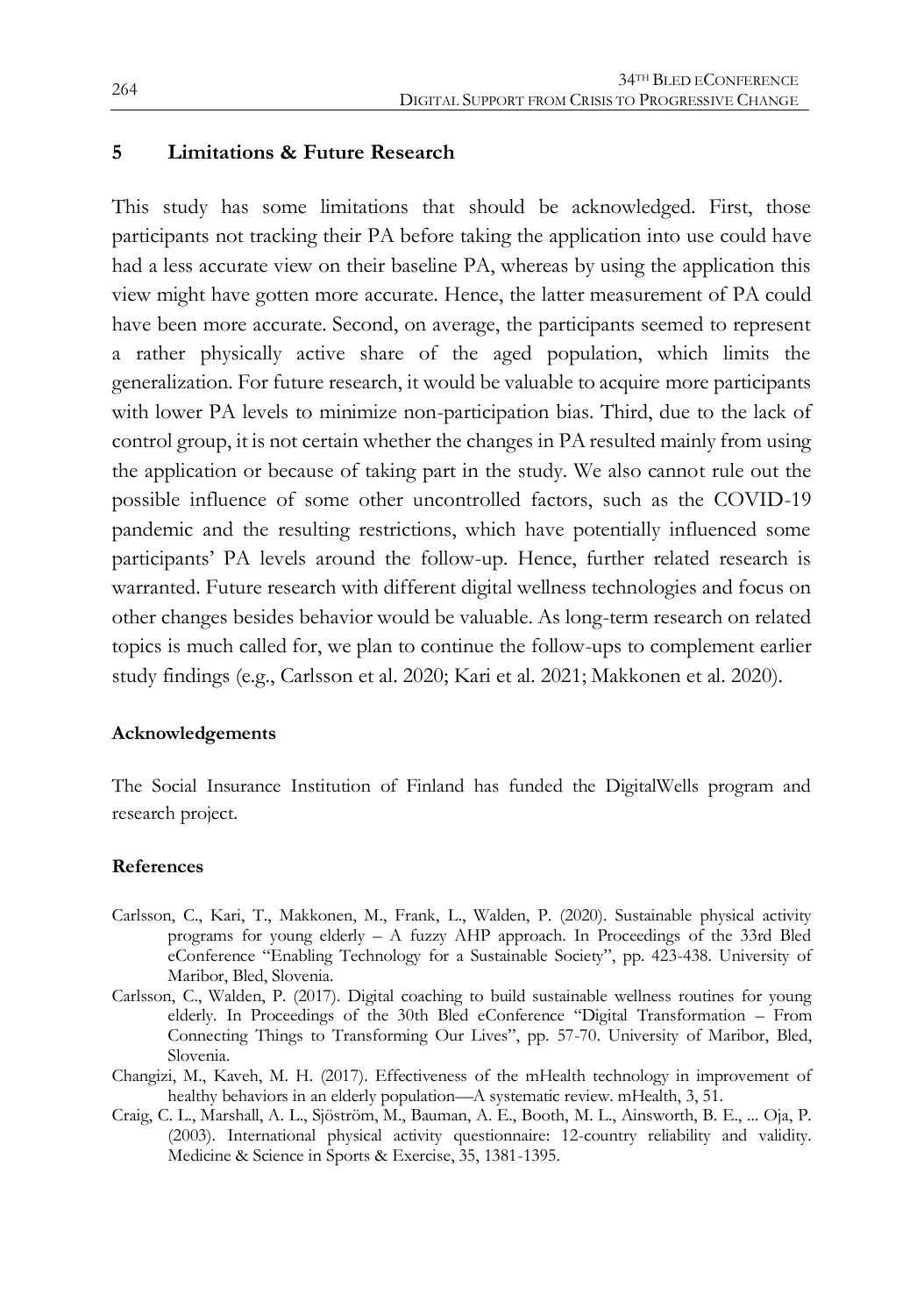- Ekelund, U., Sepp, H., Brage, S., Becker, W., Jakes, R., Hennings, M., Wareham, N. J. (2006). Criterionrelated validity of the last 7-day, short form of the International Physical Activity Questionnaire in Swedish adults. Public Health Nutrition, 9, 258-265.
- Fogg, B. J. (2003). Persuasive technology: using computers to change what we think and do. Morgan Kaufmann Publishers, San Francisco, CA.
- Gordon, M., Althoff, T., Leskovec, J. (2019). Goal-setting and achievement in activity tracking apps: a case study of MyFitnessPal. In Proceedings of the World Wide Web Conference, pp. 571-582. ACM, New York, NY.
- Hoogendijk, E. O., Afilalo, J., Ensrud, K. E., Kowal, P., Onder, G., Fried, L. P. (2019). Frailty: implications for clinical practice and public health. The Lancet, 394, 1365-1375.
- Hurtig-Wennlöf, A., Hagströmer, M., Olsson, L. A. (2010). The International Physical Activity Questionnaire modified for the elderly: aspects of validity and feasibility. Public Health Nutrition, 13, 1847-1854.
- IPAQ group. (2005a). International Physical Activity Questionnaire. https://sites.google.com/site/ theipaq/home/, accessed 10.2.2021.
- IPAQ group. (2005b). Guidelines for Data Processing and Analysis of the International Physical Activity Questionnaire (IPAQ). https://sites.google.com/site/theipaq/scoring-protocol/, accessed 10.2.2021.
- Kari, T. (2014). Can exergaming promote physical fitness and physical activity? a systematic review of systematic reviews. International Journal of Gaming and Computer-Mediated Simulations, 6, 59-77.
- Kari, T., Kettunen, E., Moilanen, P., Frank, L. (2017). Wellness technology use in everyday life: a diary study. In Proceedings of the 30th Bled eConference "Digital Transformation – From Connecting Things to Transforming Our Lives", pp. 279-294. University of Maribor, Bled, Slovenia.
- Kari, T., Koivunen, S., Frank, L., Makkonen, M., Moilanen, P. (2016a) Critical Experiences During the Implementation of a Self-tracking Technology. In Proceedings of the 20th Pacific Asia Conference on Information Systems, pp. 1-16. AIS, Chiayi, Taiwan.
- Kari, T., Makkonen, M., Carlsson, J., Frank, L. (2021). Using a Physical Activity Application to Promote Physical Activity Levels Among Aged People: A Follow-Up Study. In Proceedings of the 54th Hawaii International Conference on System Sciences, pp. 1242-1251. University of Hawai'i at Manoa, Hawaii.
- Kari, T., Piippo, J., Frank, L., Makkonen, M., Moilanen, P. (2016b). To gamify or not to gamify? gamification in exercise applications and its role in impacting exercise motivation. In Proceedings of the 29th Bled eConference "Digital economy", pp. 393-405. University of Maribor, Bled, Slovenia.
- Kari, T., Rinne, P. (2018). Influence of digital coaching on physical activity: motivation and behaviour of physically inactive individuals. In Proceedings of the 31st Bled eConference "Digital Transformation – Meeting the Challenges", pp. 127-145. University of Maribor, Bled, Slovenia.
- Kari, T., Salo, M., & Frank, L. (2019). Role of Situational Context in Use Continuance After Critical Exergaming Incidents. Information Systems Journal, 30, 596-633.
- Karppinen, P., Oinas-Kukkonen, H., Alahäivälä, T., Jokelainen, T., Keränen, A. M., … Savolainen, M. (2016). Persuasive user experiences of a health Behavior Change Support System: A 12-month study for prevention of metabolic syndrome. International Journal of Medical Informatics, 96, 51-61.
- Kettunen, E., Kari, T., Makkonen, M., Frank, L., Critchley, W. (2020). Young elderly and digital coaching: a quantitative intervention study on exercise self-efficacy. In Proceedings of the 33rd Bled eConference "Enabling Technology for a Sustainable Society", pp. 469-484. University of Maribor, Bled, Slovenia.
- Kettunen, E., Kari, T., Moilanen, P., Vehmas, H., Frank, L. (2017). Ideal types of sport and wellness technology users. In Proceedings of the 11th Mediterranean Conference on Information Systems, 12 pages. AIS, Genoa, Italy.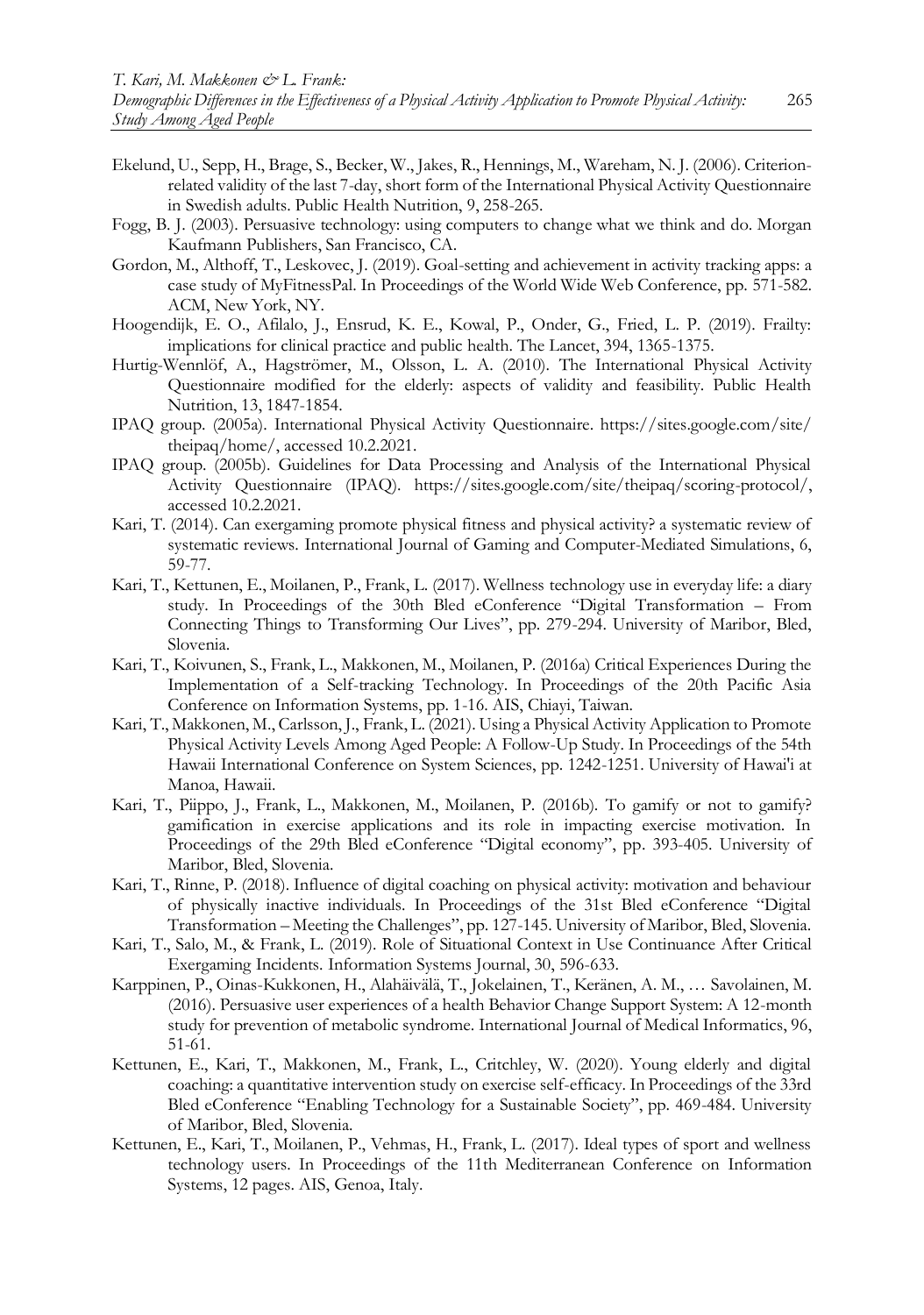- Kirwan, M., Duncan, M., Vandelanotte, C. (2013). Smartphone apps for physical activity: a systematic review. Journal of Science and Medicine in Sport, 16, e47.
- Koivisto, J., Hamari, J. (2019). The rise of motivational information systems: a review of gamification research. International Journal of Information Management, 45, 191-210.
- Larsen, R. T., Christensen, J., Juhl, C. B., Andersen, H. B., Langberg, H. (2019). Physical activity monitors to enhance amount of physical activity in older adults – a systematic review and metaanalysis. European Review of Aging and Physical Activity, 16, 7.
- Lee, P. H., Macfarlane, D. J., Lam, T. H., Stewart, S. M. (2011). Validity of the international physical activity questionnaire short form (IPAQ-SF): A systematic review. International Journal of Behavioral Nutrition and Physical Activity, 8, 115.
- Loos, E., Zonneveld, A. (2016). Silver gaming: serious fun for seniors? In International Conference on Human Aspects of IT for the Aged Population, pp. 330-341. Springer, Cham.
- Makkonen, M., Frank, L., Kari, T., Moilanen P. (2012). Examining the usage intentions of exercise monitoring devices: The usage of pedometers and route trackers in Finland. In Proceedings of the 25th Bled eConference, pp. 439-453. University of Maribor, Bled, Slovenia.
- Makkonen, M., Kari, T., and Frank, L. (2020). Applying UTAUT2 to Explain the Use of Physical Activity Logger Applications Among Young Elderly. In Proceedings of the 33rd Bled eConference "Enabling Technology for a Sustainable Society", pp. 567-582. University of Maribor, Bled, Slovenia.
- Moilanen, P., Salo, M., Frank, L. (2014). Inhibitors, enablers and social side winds: explaining the use of exercise tracking systems. In Proceedings of the 27th Bled eConference, pp. 23-37. University of Maribor, Bled, Slovenia.
- Muellmann, S., Forberger, S., Möllers, T., Bröring, E., Zeeb, H., Pischke, C. R. (2018). Effectiveness of eHealth interventions for the promotion of physical activity in older adults: A systematic review. Preventive Medicine, 108, 93-110.
- Oinas-Kukkonen, H. (2013). A foundation for the study of behavior change support systems. Personal and Ubiquitous Computing, 17, 1223-1235.
- Oduor, M., Oinas-Kukkonen, H. (2021). Committing to change: a persuasive systems design analysis of user commitments for a behaviour change support system. Behaviour & Information Technology, 40, 20-38.
- Rockmann, R. (2019). Don't Hurt Me… No More? An Empirical Study on the Positive and Adverse Motivational Effects in Fitness Apps. In Proceeding of the European Conference on Information Systems, 17 pages. AIS, Stockholm & Uppsala, Sweden.
- Romeo, A., Edney, S., Plotnikoff, R., Curtis, R., Ryan, J., Sanders, I., ... Maher, C. (2019). Can smartphone apps increase physical activity? systematic review and meta-analysis. Journal of Medical Internet Research, 21, e12053.
- Seifert, A., Schlomann, A., Rietz, C., Schelling, H. R. (2017). The use of mobile devices for physical activity tracking in older adults' everyday life. Digital Health, 3, 1-12.
- Schmidt, B., Benchea, S., Eichin, R., Meurisch, C. (2015). Fitness tracker or digital personal coach: how to personalize training. In Adjunct Proceedings of the 2015 ACM International Joint Conference on Pervasive and Ubiquitous Computing, pp. 1063-1067. ACM, Osaka, Japan.
- Stephenson, A., McDonough, S. M., Murphy, M. H., Nugent, C. D., Mair, J. L. (2017). Using computer, mobile and wearable technology enhanced interventions to reduce sedentary behaviour: a systematic review and meta-analysis. Journal of Behavioral Nutrition and Physical Activity, 14, 105.
- Stockwell, S., Schofield, P., Fisher, A., Firth, J., Jackson, S.E., Stubbs, B., Smith, L. (2019). Digital behavior change interventions to promote physical activity and/or reduce sedentary behavior in older adults: A systematic review and meta-analysis. Experimental Gerontology, 120, 68-87.
- Sullivan, A. N., Lachman, M. E. (2017). Behavior change with fitness technology in sedentary adults: a review of the evidence for increasing physical activity. Frontiers in Public Health, 4, 289.
- THL The Finnish Institute for Health and Welfare. (2019). Physical activity in the adult population in Finland – the FinHealth Study. Report 48/2019.